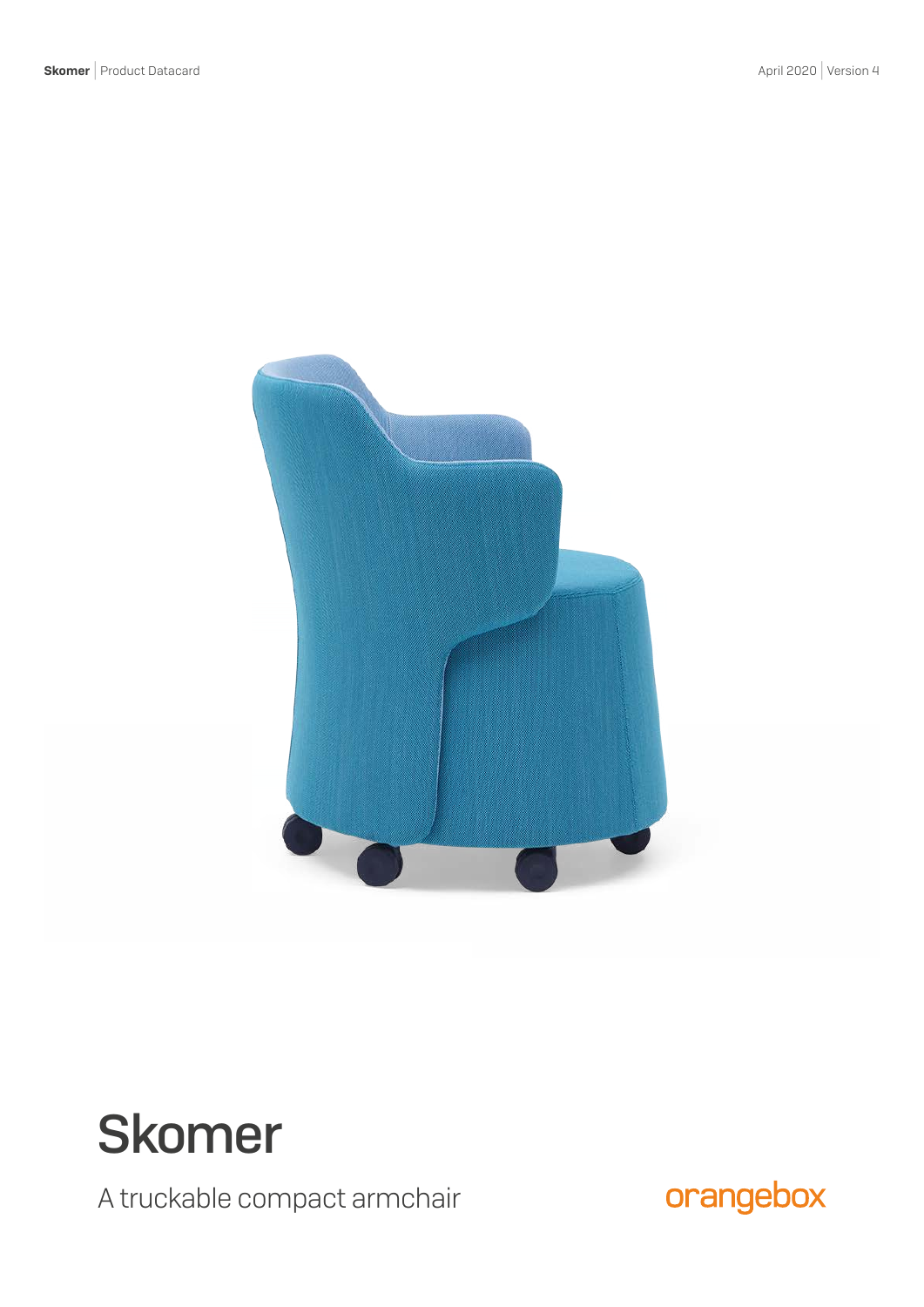

# Product Description

Skomer, Ramsey and Sully are key additions to the Orangebox Smartworking product portfolio. Their non-hierarchical attitude compliments the designs of the contemporary workplace.

Designed to work together in small clusters, or as part of larger configurations in combination with Away from the Desk, Skomer, Ramsey and Sully have a fresh and contemporary aesthetic, offering choice, comfort and adaptability for a variety of work scenarios.

Like Ramsey and Sully, Skomer offers a refined level of comfort and support. A small tub chair with the mobility of a traditional light meeting chair, Skomer's moulded PU foam seat and backrest elements deliver crisp upholstery with the resiliences to cope with high-churn environments.

Image SKOMER-01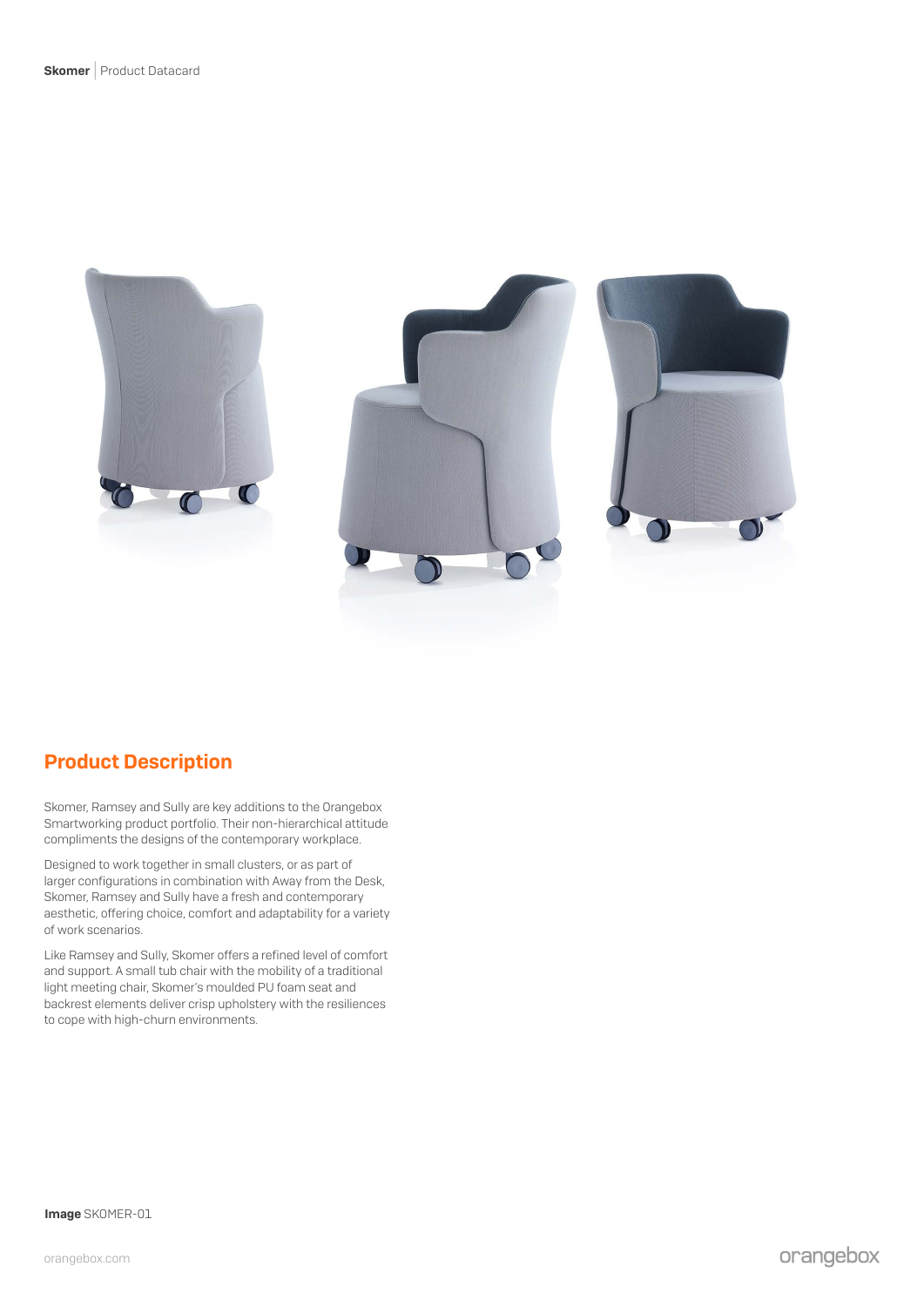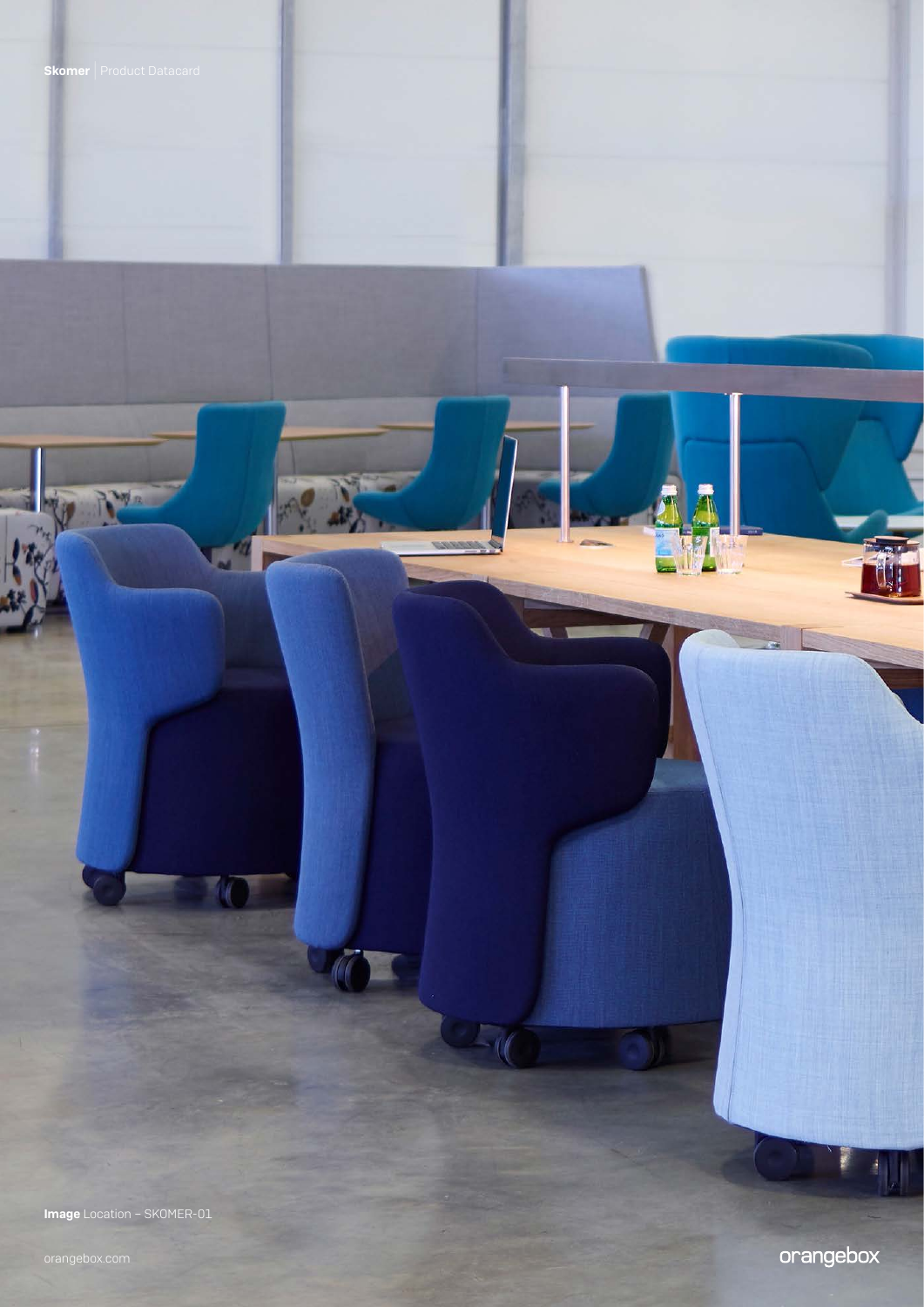Skomer | Product Datacard

# Product Range

SKOMER-01 Upholstered armchair



H790 [H31] W660 [W26] D665 [D26] SH470 [SH19] SD480 [SD19]

mm[″] SH - Seat Height — SD - Seat Depth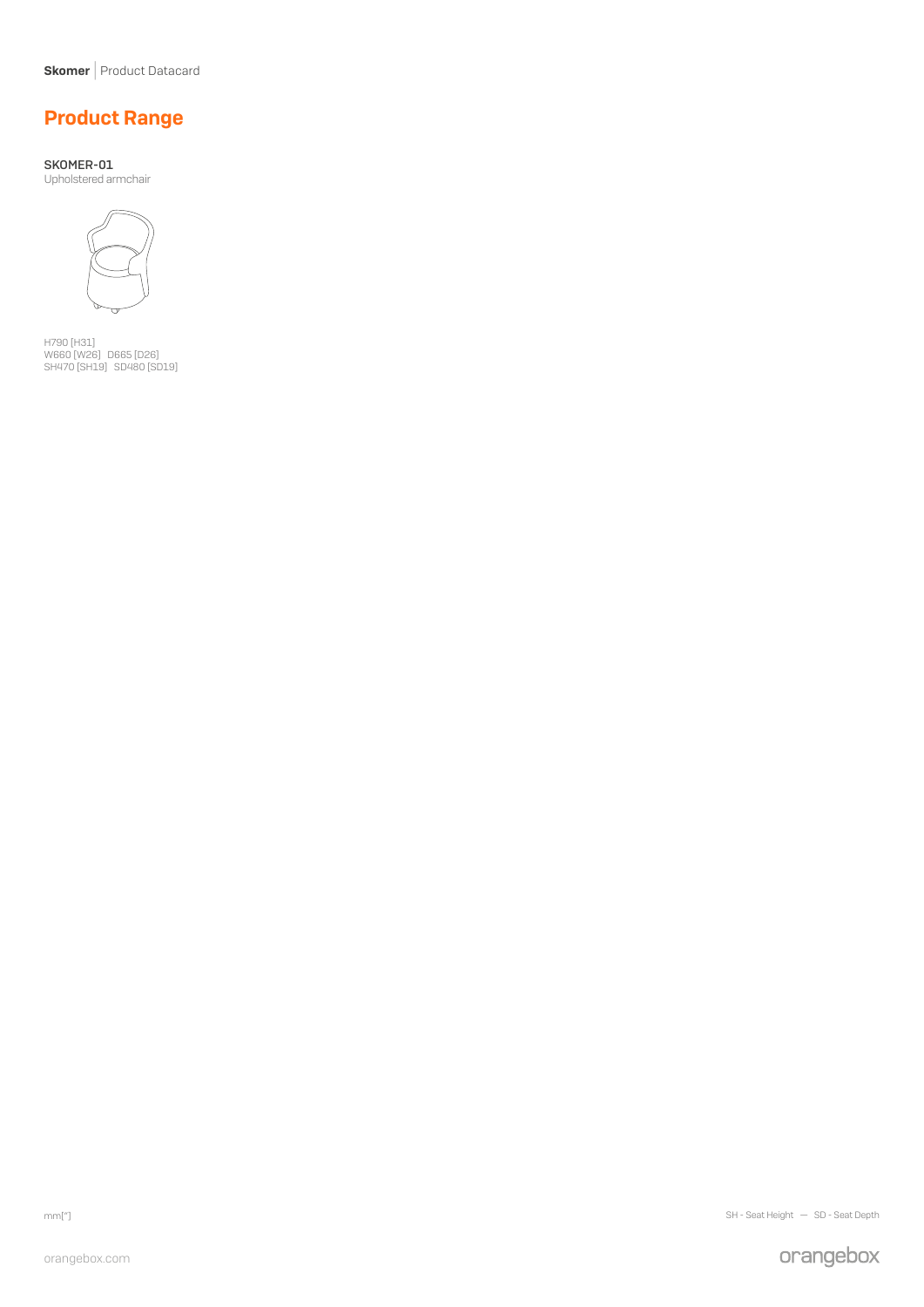Image Hass School of Business University of Berkley University – SKMOMER-01

 $\bm{\mathsf{mer}} \mid \mathsf{Prod}$ ud

R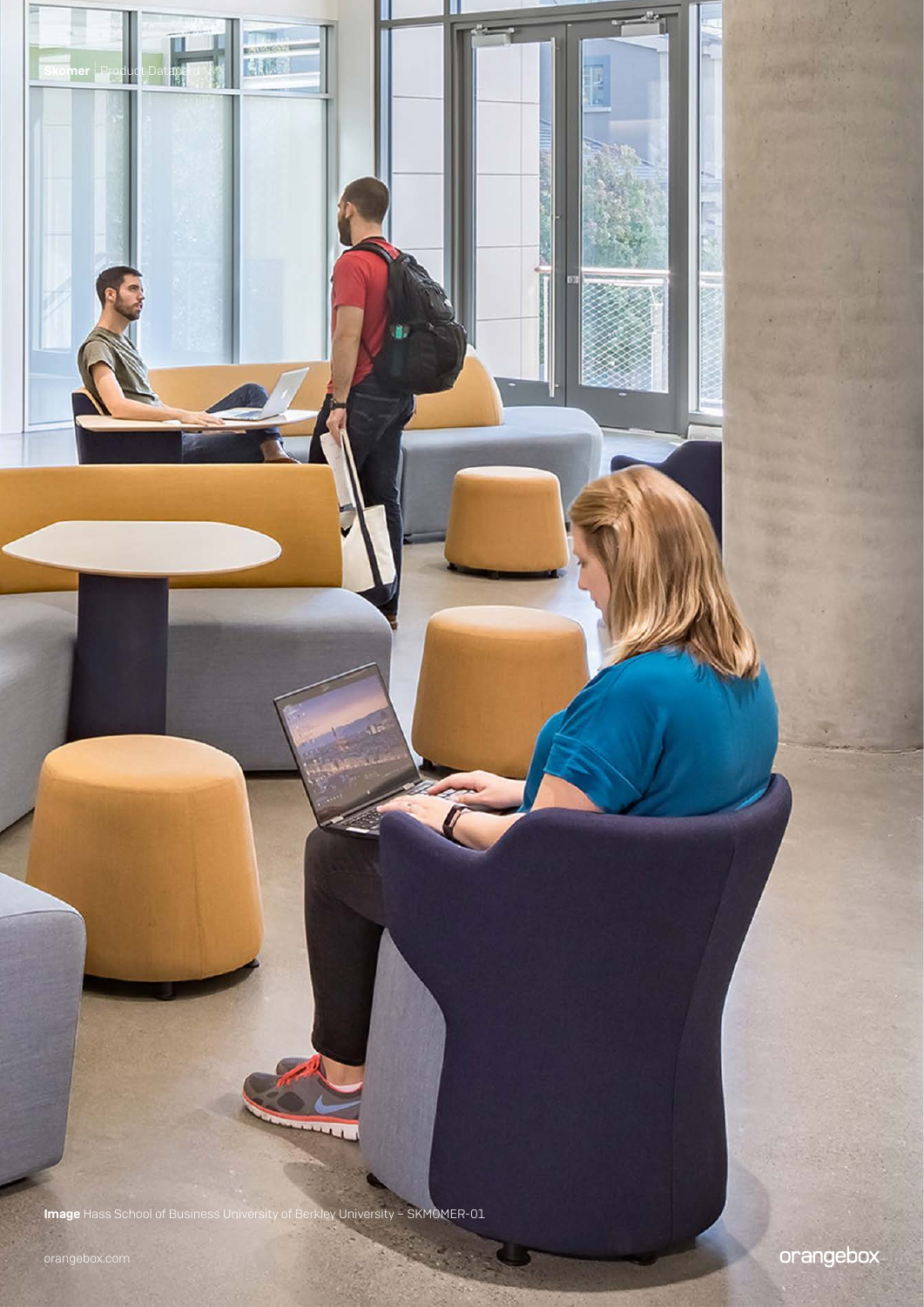# Product Specification

### Standard Product Description

Castors: 65mm Black or Grey Soft Castors with no brake.

Upholstery: Standard Upholstery.

Foam: Moulded CMHR PU foam over mild steel rod frame.

## Optional Upcharges

Castors: 65mm Black or Grey Soft Castors with brake.

Upholstery: Two Tone Upholstery.

Option 1 – The seat and the back can be specified in two separate fabrics. Options 2 – The seat and outside back in fabric choice 1, the back inner panel in fabric choice 2.

## Product Certification

#### Intertek Sustainability Clean Air Product Certification

Clean Air certification provides proof that products have been independently tested and found to conform to VOC standards and to the ANSI/ BIFMA Furniture Emissions Standards. All Orangebox products\* have achieved Gold certification, excluding laminate products which achieve a Silver certification. \*With the exception of Fielding Tables.

#### BS 16139: 2013

Test Level 1 - Strenglh durability and Safety - Requirements for non-domestic seating.

# Product Finishes

#### Castors